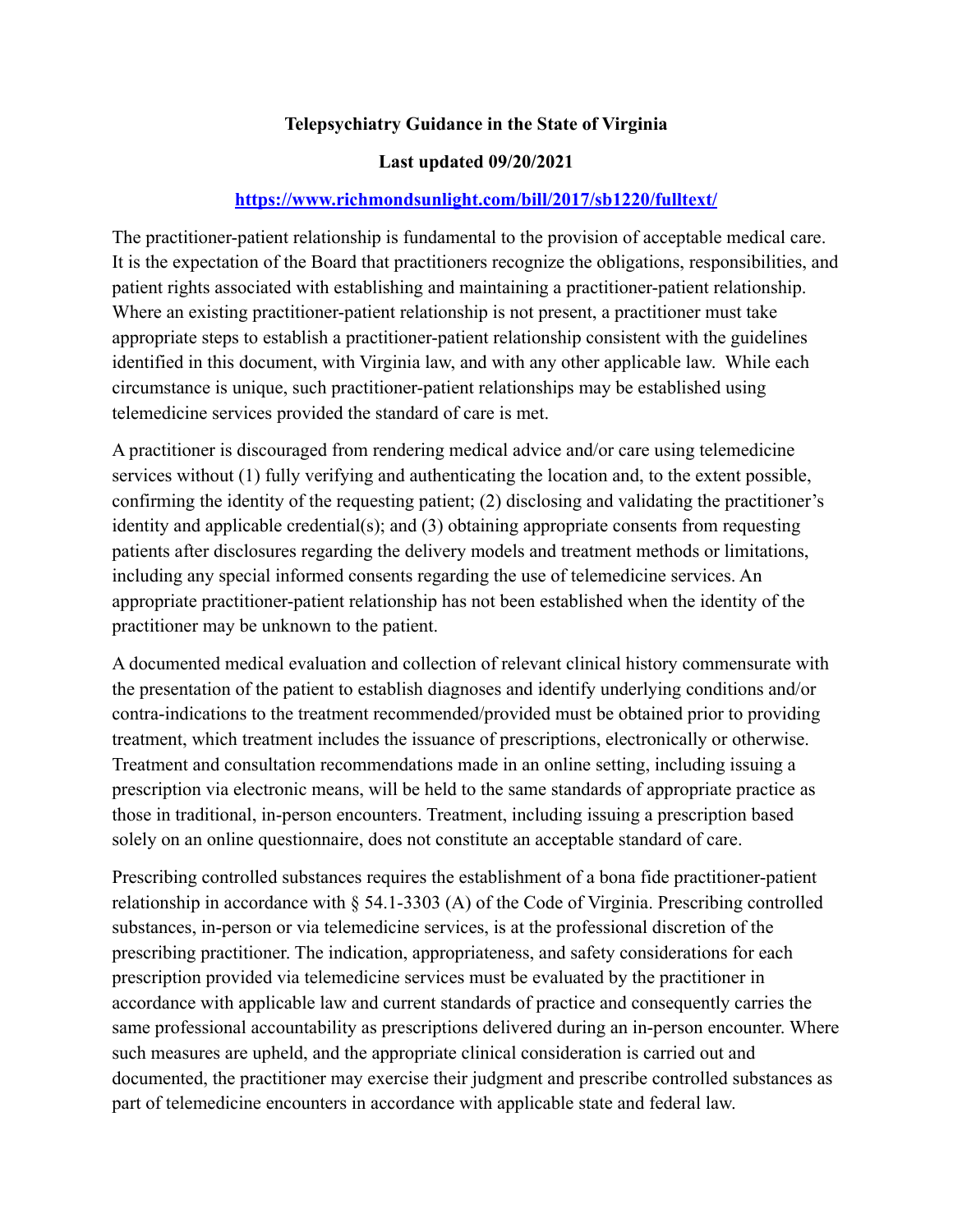Prescriptions must comply with the requirements set out in Virginia Code §§ 54.1-3408.01 and 54.1-3303(A). Prescribing controlled substances in Schedule II through V via telemedicine also requires compliance with federal rules for the practice of telemedicine. Practitioners issuing prescriptions as part of telemedicine services should include direct contact for the prescriber or the prescriber's agent on the prescription. This direct contact information ensures ease of access by pharmacists to clarify prescription orders, and further facilitates the prescriber-patientpharmacist relationship.

# **SOURCE: Telemedicine Guidance. Doc. # 85-12. VA Board of Medicine. P. 1-4 (Aug. 19, 2021). (Accessed Sept. 2021).**

A practitioner who has established a bona fide practitioner-patient relationship with a patient in accordance with the provisions of this subsection may prescribe Schedule II through VI controlled substances to that patient via telemedicine if such prescribing is in compliance with federal requirements for the practice of telemedicine and, in the case of the prescribing of a Schedule II through V controlled substance the prescriber maintains a practice at a physical location in the Commonwealth or is able to make appropriate referral of patients to a licensed practitioner located in the Commonwealth in order to ensure an in-person examination of the patient when required by the standard of care.

Adds to the conditions a prescriber must meet for a bona fide practitioner-patient relationship for the purpose of prescribing Schedule II through VI controlled substances by an examination through face-to-face interactive, two-way, real-time communications services or store-andforward technologies. Includes:

• The establishment of a bona fide practitioner-patient relationship via telemedicine is consistent with the standard of care, and the standard of care does not require an in-person examination for the purpose of diagnosis; and

• The establishment of a bona fide practitioner patient relationship via telemedicine is consistent with federal law and regulations and any waiver thereof.

# **SOURCE: VA Code Annotated 54.1-3303, (Accessed Sept. 2021).**

A prescriber may establish a bona fide practitioner-patient relationship for the purpose of prescribing Schedule II through VI controlled substances by an examination through face-to-face interactive, two-way, real-time communications services or store-and-forward technologies when all of the following conditions are met: (a) the patient has provided a medical history that is available for review by the prescriber; (b) the prescriber obtains an updated medical history at the time of prescribing; (c) the prescriber makes a diagnosis at the time of prescribing; (d) the prescriber conforms to the standard of care expected of in-person care as appropriate to the patient's age and presenting condition, including when the standard of care requires the use of diagnostic testing and performance of a physical examination, which may be carried out through